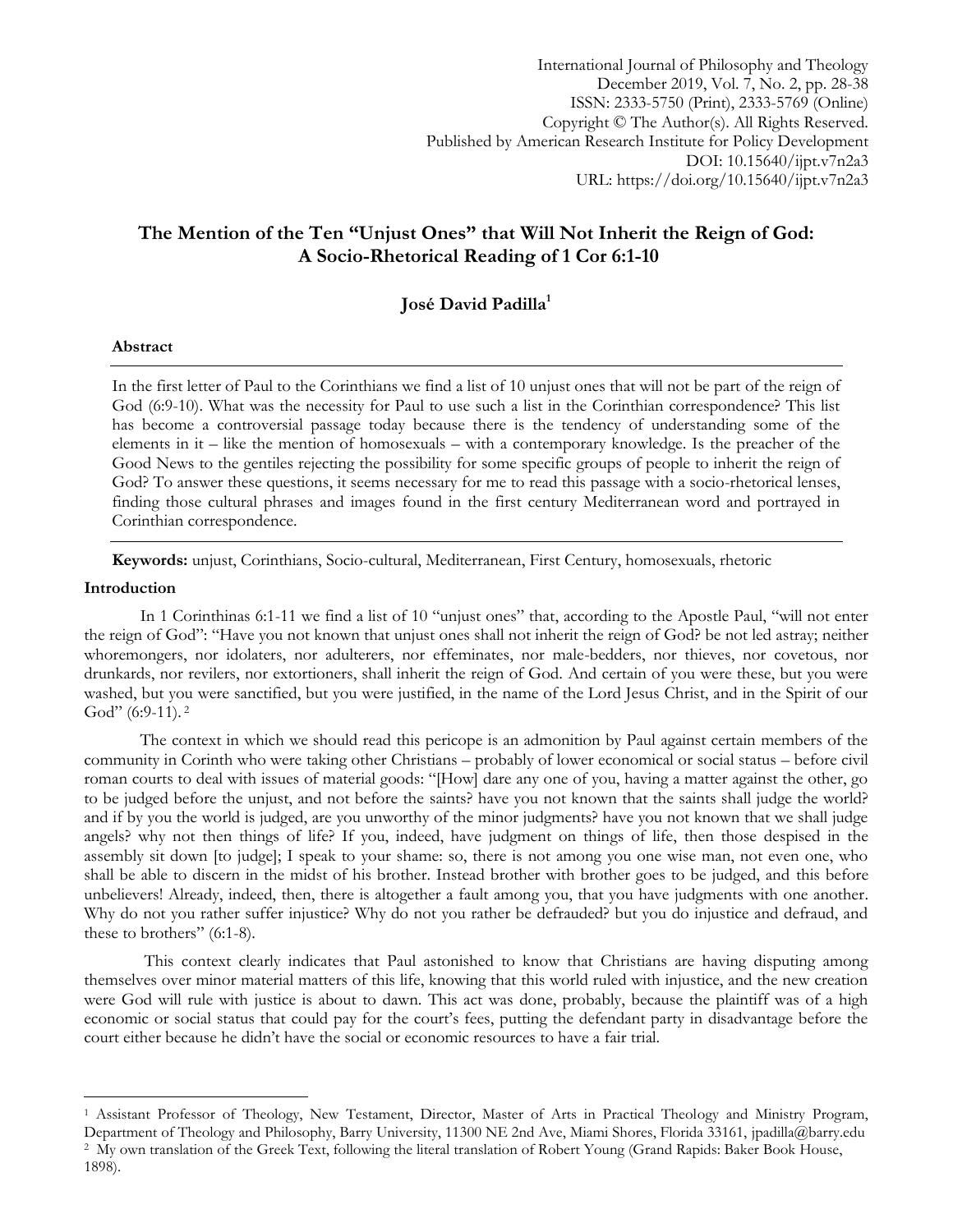That is what Paul finds more scandalous: brothers were publicly exposing disputes of minor importance before judges that were not members of their community, and, thus, uncapable of understanding the Christian beliefs, just to gain benefits and honor of a world that will be judge by them all<sup>3</sup>. For that reason, Paul offers an alternative to deal with these issues of internal conflicts. The Jews in the Diaspora had a peculiar judicial organization that allowed having their own council and courts to pass judgment over internal issues following the precepts of the Law of Moses in the cities where they lived, following the example of the Sanhedrin, the Jewish Council in Jerusalem, as long as they do not involve a Roman citizen from outside the community.

After offering a solution of how to deal with this type of situation, Paul saw the necessity of using an interesting list of vices in a personified style, called by him "unjust ones" that will not inherit the reign of GodWhat could have been the reason for Paul to use this list? Of whom is he referring in this list of unjust? At first, it seems like Paul was rejecting the possibility for some specific groups of people to participate in the reign of God, making this text to be read as one of today"s most controversial passages within the Pauline correspondence. To answer these questions, I found it necessary to study it first, from its social and cultural context and, then, from its Greco-Roman rhetorical style. This socio-rhetorical approach can be applied when attention is focus in the use of certain phrases and images abstracted from the culture known by the implied recipients of the epistle. I consider that such a reading will give us the necessary insights to understand the reasons for the use of this strong list of personified vices.

#### **1. The socio-cultural aspects**

As a member of the Greco-Roman culture and society, Paul strategically used images, expressions, examples and experiences of the daily life of the Corinthian community to make his message come across more powerfully and easier to be accepted. Biblical scholar, Bruce Malina has demonstrated that in the societies of the Ancient Mediterranean world there were certain social values that were at the core of their family and social life<sup>4</sup> . In this pericope (1 Cor 6:1-11), two distinctive social values are found: the patron-client relationship, the value of honor and shame<sup>4</sup> . Finally, the mentioned of "unjust ones" in 6:9-10 are based in the traditional catalogues of vices and virtues founded in different philosophical schools of the Greco-Roman world.

#### **1.1 Patron-Client.**

 $\overline{a}$ 

Socially speaking, ancient Mediterranean people thought that the relationship of patron-client, keeping the tradition of honoring benefactors, that is, the relationship that rose among peoples of unequal status and resources (aristocrats to peasants, king to subjects, father to son, etc.). It was, above all, an imitation of the patron-client relationship between the gods and humans. Finally, it could be extended to include the emancipated slaves, the servants of the household and even the slaves.

Applying this perspective to our pericope, the relationship between Paul and the believers in Corinth was that of a Patron-Client. It was through the Apostle"s preaching that the Corinthians received the Good News of Jesus Christ, called them to convert from their previous life of vices, injustice, and socio-economic divisions and discriminations, and to become the eschatological members of the new creation that would judge matters of this world and angels – or the rulers of this world<sup>5</sup>. Following a current theme in Paul's missionary evangelization, the day of their baptism, the Corinthians had been justified and sanctified, becoming members of the household of God and, thus, heirs of his reign in Christ. As patron, Paul felt secure in using his paternal and yet authoritative voice, to manifest his displease when he knew about the behavior of some of the Corinthians, his clients. For Paul those brothers acted exactly as those who were not yet being baptized and justified. Injustice, discrimination and a list of 10 unjust behaviors were not a proper way of living for those who had become a new creation. Yet, he not only recriminated their actions, but he offered, as a benefactor, the solution to their error. This could have been the reason to admonish the Corinthians to accept in good spirit his advices and proposals. Indeed, the voice of the person reading the letter out loud to the assembly was heard as Paul"s voice himself (cf. Rom 16:1-2).

<sup>&</sup>lt;sup>3</sup> There are several other passages in 1 Cor that revealed how the Christians were acting in a scandalous way, presenting a double standard in the way they lived: a man marrying his father"s wife (5:1-3); sexual intercourse with harlots (6:16-18); their unequal manner of partaking in the Lord's Supper (11:18-22); their boasting of spiritual gifts (12:1-3).

<sup>4</sup> Cf. Bruce Malina, *The Social World of Jesus and the Gospels* (London: Routledge, 1996), 39-51.

<sup>5</sup> John H. Elliot, *Patronage and Clientage*, in Richard L. Rohrbaugh, ed., *The Social Sciences and New Testament Interpretation* (Peabody: Hendrickson, 1996), 39-48.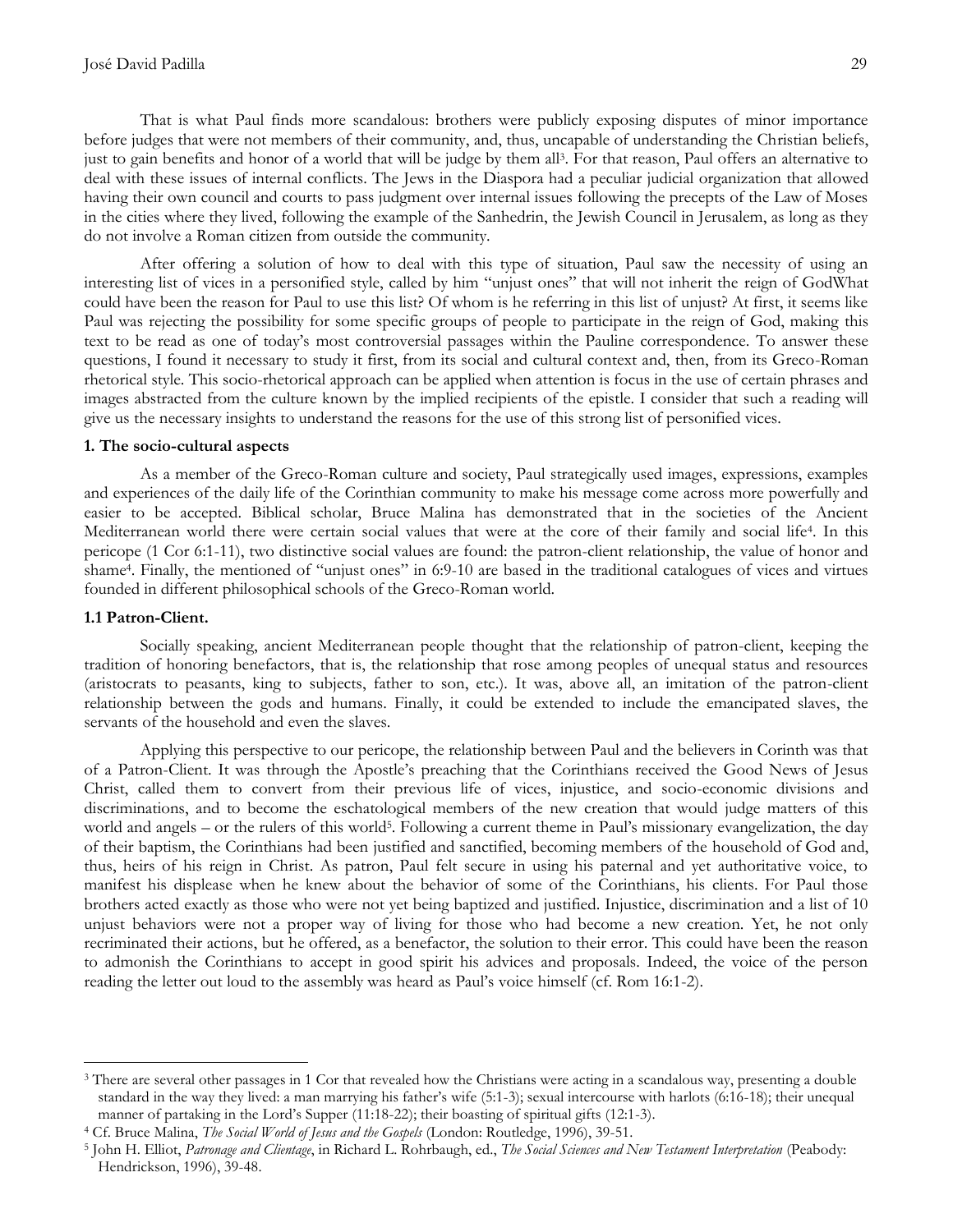It was not his voice that carried the authority. It was God's voice that spoke through the words of Paul, and God's voice is the authority, because God was the real patron and father of all (cf. 1:10).<sup>6</sup>

#### **1.2 Honor and Shame.**

Honor, shame, guilt, anxiety are patterns of human personality found in every society and culture. The ancient Mediterranean world was not the exception. For them Honor was a public claim to worth or value and a public acknowledgment was required for that claim. Also, positive shame was a concern for maintaining and protecting one"s worth, value, reputation, while negative shame was the loss of one"s honor. In the Greco-Roman world, the behavior of honor and shame depended upon the opinions of others, either among the members of the family (father-son) or the society in general<sup>7</sup>.

When applying this Mediterranean model to 1 Corinthians 6: 1-11, it is noticeable that Paul pointed out that the attitude of certain members of his spiritual children (the Corinthians) has brought negative shame not only on themselves, but on Paul as their *paterfamilias*. Their attitude was a proof to the society that these Christians were not different than the rest of the Corinthians (the unjust, as Paul"s called them). When the letter was read before the assembly gathered to hear it, all would be expected to feel guilty of bringing shame into their new and fragile family by their bad judgment as demonstrated in their actions: "I speak to your shame" (6:5). Furthermore, because their internal conflicts have been exposed in public the honor of the entire Christian community has been put to shame and it is no longer the honor of Paul who was been questioned but that of God who is, after all, the father of them all.<sup>8</sup> The first rhetorical question carried this heavy presumption: "[How] dare any one of you, having a matter against the other, go to be judged before the unjust, and not before the saints?" (6:1).

#### **1.3 The catalogue of vices and virtues.**

To highlight even more the negative shame the actions of those members of the community that sued other brothers, Paul, presented a list of unjust ones to demonstrate that those who were not acting like members of God"s family, could not aspire to receive in inheritance God's reign in the new creation, just as the eschatological preaching of the Apostle among them: "be not led astray; neither whoremongers, nor idolaters, nor adulterers, nor effeminates, nor male-bedders, nor thieves, nor covetous, nor drunkards, nor revilers, nor extortioners, shall inherit the reign of God" (6:9-10). Are these group of people direct targets of God"s eternal damnation? Does it mean that the Good News is not for everybody? How can we give a better interpretation of these characters presented in this list? It was not the first time that Paul used a list of wrong actions or "works of the flesh" that went against God's spiritual plan for all believers, called by Paul as "fruit of the Spirit" (cf. Gal 5:19). However, biblical scholar Joseph Fitzmyer<sup>9</sup> points out that such list should not be compared to the one used in Galatians, but it should be understood as a catalogue of evil actions that caricature members of a group that are contrary to their own.

The use of catalogues of vices and virtues was a very popular literary style of Greco-Roman culture. According to Daryl Charles and Austin Fagothey10, a reflection about human virtue among the classic philosophical schools gave rise to a diversity of moral codes used in their discourses and writings when they were teaching the practice of certain behaviors that were good and laudable styles of life to imitate (virtues), or the rejection of despicable actions (vices) that were to be avoided at any cost by a good and honorable citizen. One technique was to present those vices and virtues in a personified manner because, in the end, a vice or a virtue was not mere ethereal ideas; they were concrete human behavior of a person that belong to a group.

<sup>6</sup> Cf. John D. Crossan, and Jonathan L. Reed, *En busca de Pablo: El Impero de Roma y el Reino de Dios frente a frente en una nueva visión de las palabras y el mundo del apóstol de Jesús* (Estella: Verbo Divino, 2006) 364-365.

<sup>&</sup>lt;sup>7</sup> According to John Pilch, "in cultures where honor and shame are the dominant controls, secrecy, deception, and lying are strategies for defending one"s reputation by seeking to influence the opinions of others. Challenge and riposte are strategies for attempting to increase honor with the risk of losing some as well.". "Honor and Shame" in in *Biblical Studies* (2012). <https://www.oxfordbibliographies.com/view/document/obo-9780195393361/obo-9780195393361-0077.xml>.

<sup>8</sup> Thiselton suggests that Paul"s shame refers to vv. 1-4. Thiselton, Anthony C., *The First Epistle to the Corinthians: A Commentary on the Greek Text* (Grand Rapids: Eerdmans, 2000), 434; See also, Raymond F. Collins, *First Corinthians,* Sacra Pagina 7 (Collegeville: The Liturgical Press, 1999), 234; see also J. Paul Sampley, *The First Letter to the Corinthians* (Nashville: Abingdon, 2002), 854.

<sup>9</sup> Joseph A., Fitzmyer, *First Corinthians, A New Translation with Introduction and Commentary* (New Haven: Yale University, 2008), 255.

<sup>10</sup> Cf. J. Daryl Charles, *Vice and Virtue Lists*, in Stanley E. Porter and Craig A. Evans, eds., *Dictionary of New Testament Background. A Compendium of Contemporary Biblical Scholarship* (Downers Grove: InterVarsity Press, 2000), 1252-1257; Austin Fagothey, *Ética, teoría y aplicación* (5th ed., México D.F.: McGraw-Hill, 1995), 155-165.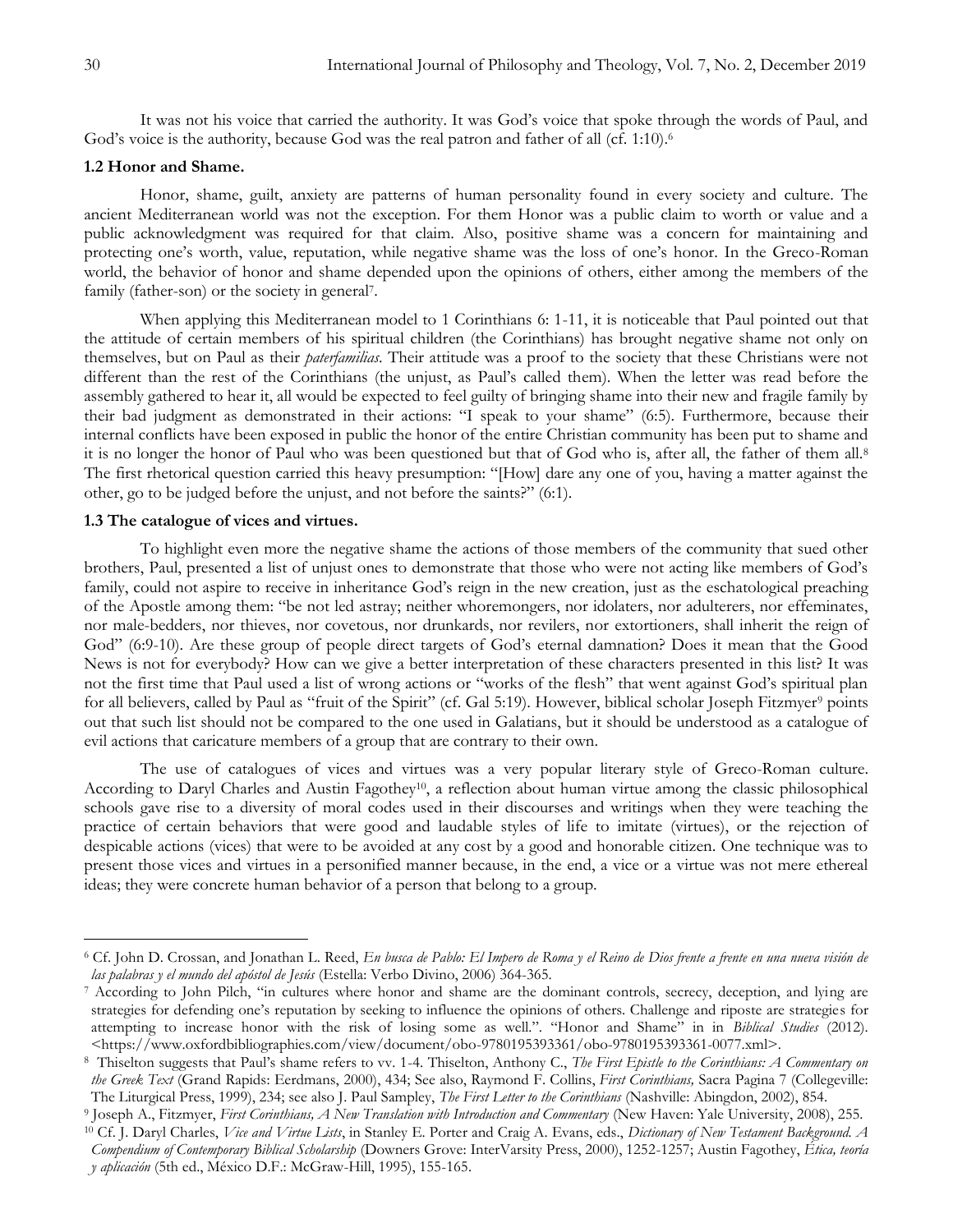Bruce Malina agrees in saying that this codes cannot be seen as a moral code that judges an individual behavior but the identity of anyone that belongs to a certain group as it was the case in the Mediterranean world of the 1st century.<sup>11</sup> In reading our pericope in its Greek text, one can see that they were written without a definite article, to translate them with a definite article (the idolaters, the whoremongers, the drunkards, etc.) is more a modern interpretation of the text, rather than what the text meant.

The elements of those rhetorical lists were not carved in stone. They were changeable, edited or amplified depending on the time, the necessity, or the doctrine taught by the different schools. For the Judeo-Hellenistic communities, for example, used some of these different moral codes of the schools that were in close contact with their mentality, like Stoicism12. Philo of Alexandria used the Jewish stereotype for pagans: Wise men are virtuous, but vicious people are idolaters (cf. Deut 19:15-19; 21:20-21) as presented by Walter T. Wilson.<sup>13</sup> It was thus not surprising to find those moral codes also in the early Christian literature. Paul, born and raised in a Judeo-Hellenistic context may have known different examples of such catalogues, as it can be perceived in his writings. A good example of it is the list presented here by Paul that had both cultures as its sources and functions as a personification of the vices that identify those who do not worship God. Whether Paul was the creator of this catalogue of "unjust ones" or whether he borrowed it from his Judeo-Hellenistic surroundings is something that we will never know for sure.

In 1 Cor 6:9-10 there is a list of personified actions that were commonly found in the Corinthian society, but that supposedly they did not do it after their baptism: "certain of you were these, but you were washed, but you were sanctified, but you were justified, in the name of the Lord Jesus Christ, and in the Spirit of our God" (6:11). For Paul, those members of the community who took other brothers before pagan courts were still living as if they had never heard the Gospel of Jesus and to accept it making them God's children. Because they did not act as such, they should have not expected to receive God's reign in inheritance. On the contrary, they would perish together with all others who continued living a life of vices and injustice.

## **2. The rhetorical argument of 1 Cor 6:1-11**

One of the formal literary approaches to the letters of Paul has been rhetorical analysis which presents the diverse styles used by certain authors of the Bible and the logical way they elaborate their arguments in order to transmit the message of the Christian faith, not only intellectually but also by emotionally appealing to their audience. Rhetorical interpretation has situated the texts of the New Testament, especially the discourses found in the epistles, in a literary and historical context. The books of the New Testament indeed belong to a culture saturated by a rich rhetorical and literary tradition as well as a profound and diverse religiosity. Most of its authors came from communities that enjoyed two cultural traditions: the Hellenistic and the Semitic. This cultural and religious richness have influenced their rhetorical style.<sup>14</sup> The letters of the Apostle Paul are a good example of such influence. Without entering fully into the debate of whether 1 Cor ought to be identified with one of the three classical styles of ancient rhetoric, I would suggest that, in its canonical edition, 1 Cor is a mixture of these styles<sup>15</sup> .

<sup>11</sup> Cf. Bruce Malina, *The Social World of Jesus,* 42-43.

<sup>12</sup> Cf. Edward Zeller, *The Stoics, Epicureans and Sceptics* (London: General Books LCC, 2009).

<sup>13</sup>. Cf. Walter T. Wilson, *Philo of Alexandria, On Virtues: Introduction, Translation, and Commentary* (Atlanta: Society of Biblical Literature, 2012).

<sup>14</sup> Cf. Walter G. Hansen, *Rhetorical Criticism*, in Gerald Hawthorne, Ralph Martin and Daniel Reid, eds., *Dictionary of Paul and His Letters* (Downers Grove: InterVarsity Press, 1993), 822; Clifton Black, *Rhetorical Criticism*, in Joel Green, ed., *Hearing the New Testament: Strategies for Interpretation* (Grand Rapids: Eerdmans, 1995), 257, 261-262.

<sup>&</sup>lt;sup>15</sup> 1 Cor has been included in what can be termed an "ecumenical collection" of Paul's letters where the central message of his gospel has been clearly transmitted into the Church throughout generations. Unfortunately, some of the social, cultural and religious situations of the Corinthians in the first century have not been taken into consideration in attempts to better understand the impact of his words in the life of the first Christians. It must be kept in mind that the Corinthian correspondence constituted the written pronouncements of the Apostle Paul to a fragile Christian community to guide them in dealing with certain concrete situations within their social, cultural and religious environment. For more information about the Corinthian correspondence, cf. Calvin J. Roetzel, *The Letters of Paul: Conversations in Context*, Louisville (5th ed., Westminster: John Knox Press, 2009), 92-93, 110-111; Jan Lambrecht, *1 Corintios* in William R. Farmer et al. eds., *Comentario Bíblico Internacional* (Estella: Verbo Divino, 2003), 1461; Jerome Murphy, O"Connor, *The First Letter to the Corinthians,* in Raymond E. Brown et al. eds., *New Jerome Biblical Commentary* (Englewood Cliffs: Prentice-Hall, 1990), 803; David Trobisch, *Paul's Letter Collection: Tracing the Origins* (Minneapolis: Augsburg Fortress, 1994), 73-86.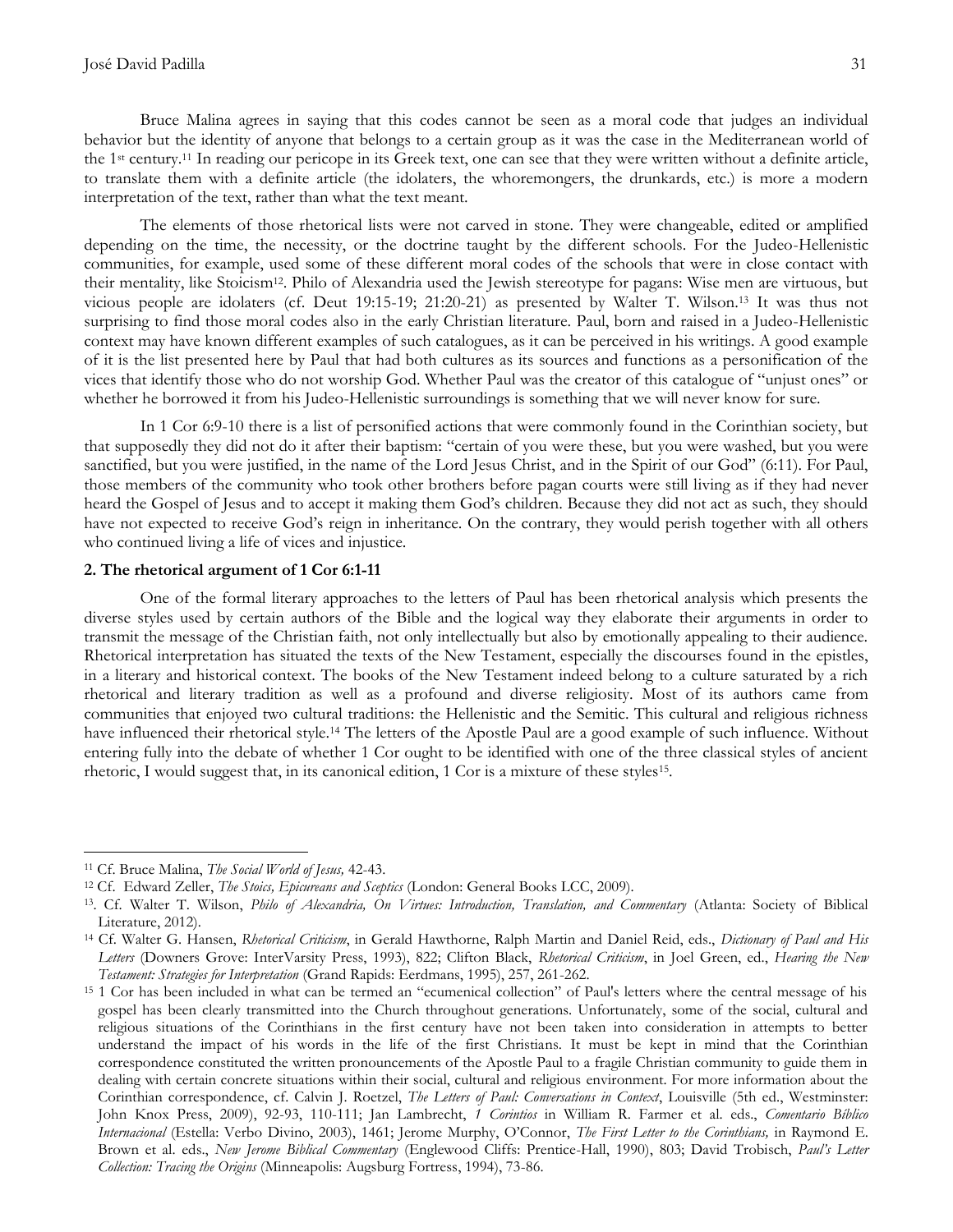It has certain aspects reflective of the epideictic style because Paul wanted to clarify certain dogmatic aspects of his preaching and, in this way, provide a solid basis to his exhortations.<sup>16</sup> However, others have argued that 1 Cor is a deliberative speech because the Apostle wanted his readers to change their way of thinking and to agree with the proposals he offered to them in order to solve their problems.<sup>17</sup> Finally, this letter also contains certain aspects of the classical judicial style because Paul is presenting reasonable arguments to put an end to the conflicts that have sprung up among the Corinthians. <sup>18</sup>

This mixture of styles in one letter should not be surprising, since early Christian literature was written for multiple purposes and goals. In our particular study we can see how certain aspects of Greco-Roman rhetoric appear to have influenced the composition of the Corinthian correspondence as well as the others letters by Paul.<sup>19</sup> A good example of it is the list of personified vices of 1 Cor 6:9-10 that makes part of a small deliberative discourse (6:1-11) in which the readers are encouraged to live an irreproachable life before their fellow citizens, following the morality in accordance with their new reality as Christians, and not repeating the unjust manners of the nonbelievers. With this background in mind, an argumentative unit can be proposed, taking into consideration those social and rhetorical aspects that can be seen in this small discourse.

#### **2.1 The argumentative discourse of 1 Cor 6:1-11.**

1 Cor 6:1-11 is a small argumentative discourse unit. First is the announcement of the reason for this new argumentation in the letter: the case of lawsuits in pagan courts (6:1,7a). This presentation is then followed by a double argumentation based on the Corinthians" faith experience (6:2-5a and 6:5b-6, 11/ 6:7 and 6:8-10). Finally, the argument concludes that needs no further explanation: their new identity in Christ (6:11). For a better understanding, I suggest that this argument can be organized into two parallel units  $(A, B \mid A, B')$ , following the structure given by Charles Talbert:<sup>20</sup>

Announcement of the problem: lawsuits among Christians (6:1)

**(A)** First argument: Eschatological teaching (6:2-5a) **(A')** Second argument: The Christian justice teaching (6:7) **(B)** First argumentative reinforcement: Their social or public shame of their actions (6:5b-6) **(B')** Second argumentative reinforcement: The intra-communal shame of their actions (6:8-10)

Conclusion: their restored honor in Jesus-Christ (6:11)

In this diagram the arguments used are developed in a *crescendo* movement. Paul has begun by using the diatribe style in his argument, employing rhetorical questions in a sarcastic tone, especially when he asks them if there were indeed "wise" members among the Christians of the minority wealthy group who had failed in passing judgment in minor cases "thing of life" (6:2). Then, with eschatological emphasis, Paul exposes the irony of their actions: Those who are going to judge the angels do not even regard themselves as capable of judging trivial cases among themselves (6:2-5a) and therefore they seek the help of an unjust tribunal (6:6). These two groups, the just (the believers) and the unjust (the unbelievers), constitute the common thread that sews the argument together.<sup>21</sup> The conclusion will confirm once again the importance of these two different groups (6:11). Paul's next step was to use the Corinthians' arguments against themselves. If they wanted to go into a public court in order to obtain their property back and restore their public honor, they have failed; in Paul's view they have been doing completely the opposite:

<sup>16</sup> William Wuellner, *Greek Rhetoric and Pauline Argumentation*, in William R. Schoedel and Robert L. Wilken, eds., *Early Christian Literature and the Classical Intellectual Tradition: In Honorem Robert M. Grant* (Paris: Beauchesne, 1979), 177-178.

<sup>17</sup> Cf. Elizabeth Schüssler Fiorenza, "Rhetorical situation and historical reconstruction in 1 Corinthians", in *NTS* 33 (1987): 390- 393; Anders Eriksson, *Traditions as Rhetorical Proofs: Pauline Argumentation in 1 Corinthians* (Stockholm: Almqvist & Wisell, 1998), 68-69.

<sup>&</sup>lt;sup>18</sup> Cf. Duane F. Watson, *The Three Species of Rhetoric and the Study of the Pauline Epistles*, in J. Paul Sampley and Peter Lampe, eds., *Paul and Rhetoric* (New York: T & T Clark, 2010), 32.

<sup>&</sup>lt;sup>19</sup> Very probably Paul was not specially trained in the arts of rhetoric that would be the case normally for someone involved in the politics of the Empire. However, he and the others who worked in his preaching team were surely influenced by it due to their education in Hellenistic cities where they heard public speeches utilizing deliberative, epideictic and, less frequently, judicial style. Cf. Duane F. Watson, *The Three Species*, 41; Jeffrey T. Reed, *The Epistle*, in Stanley E. Porter, ed., *Handbook of Classical Rhetoric in the Hellenistic Period 330 B.C.– A.D. 400* (Leiden: Brill, 1997), 171-193.

<sup>20</sup> Charles H. Talbert, *Reading Corinthians* (Macon: Smyth & Helwys, 2002), 35.

<sup>21</sup> For a discussion of community and boundaries, see Wayne A. Meeks, *The First Urban Christians: The Social World of the Apostle Paul* (2nd ed., New Haven: Yale University Press, 2000), 86–110.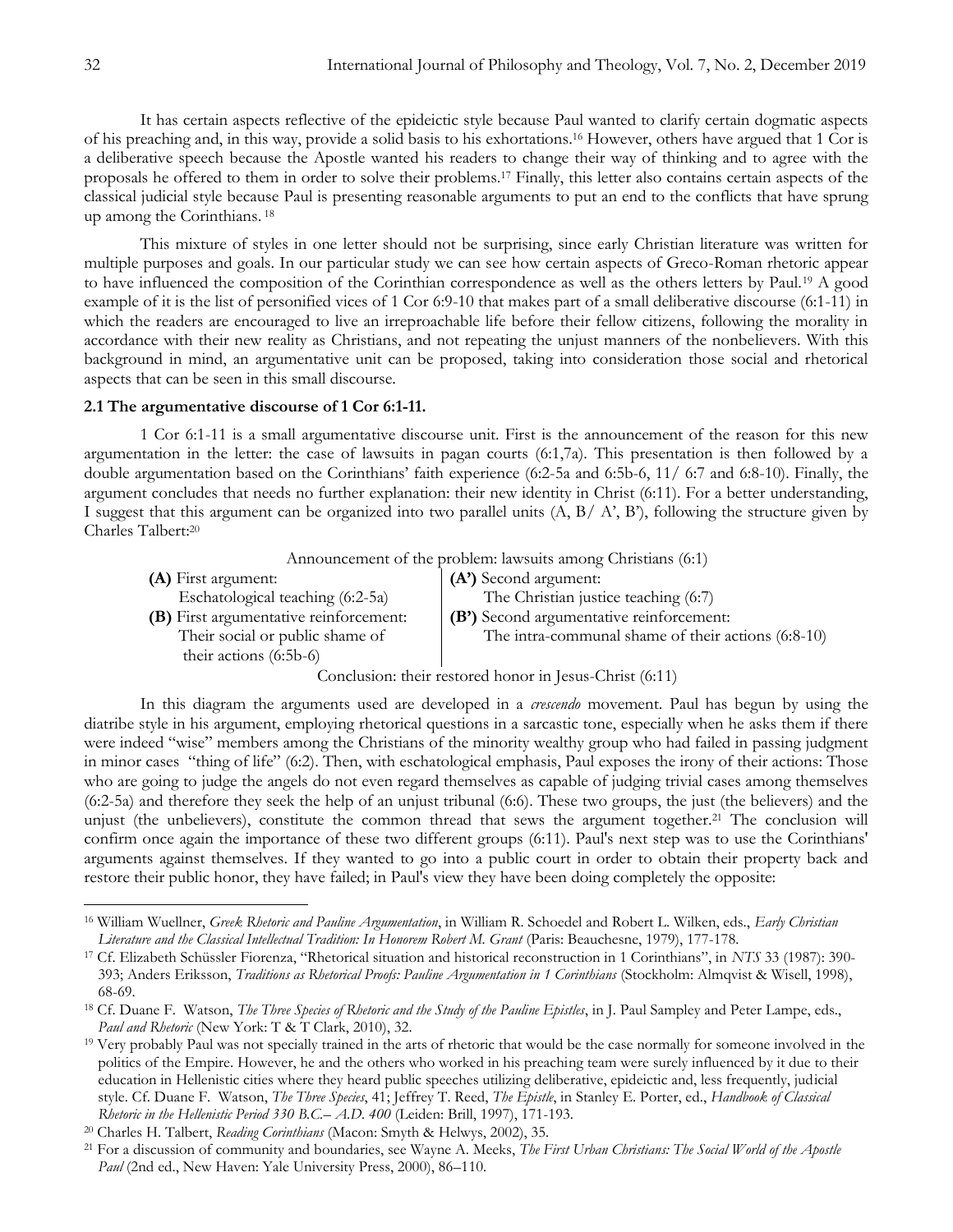They were putting to shame not only themselves but the entire community (6:8). Their life was a contradiction before the pagans (6:5b-6). At the peak of the *crescendo* movement, Paul reveals to them the eschatological consequences of their actions: those who act this way will not inherit the reign of God and, to make it rhetorically even more clearly, he adds insult to injury, presenting to them a list of 10 types of evildoers whose actions, as they knew very well, were the actions of the "unjust ones" (6:9-10) and not of those being washed, sanctified and justified in Christ Jesus. In other words, those Christians who were taking other Christians before a pagan court have been acting like unbelievers (the unjust) and, therefore, should not expect to receive inheritance in the eschatological reign of God.<sup>22</sup>

#### **2.2 The rhetorolects.**

 $\overline{a}$ 

In addition to being influenced by the social and cultural aspects of the Greco-Roman world, the Apostle used certain aspects of the ancient Mediterranean culture to make his argument even stronger certain modes of discourse of the first century can be also discerned in the texts of the early Christian discourses. Those modes of discourse are called "rhetorolects" by Vernon K. Robins. For him rhetorolects (an elision of "rhetorical dialect") "is a term that "refers to emergent modes of discourse like those created by early Christ-believers, who shaped and reshaped language so that they could articulate their new faith understandings about Jesus Christ and the implication of that faith for life in their communities (the *ekklēsia*) and in Mediterranean societies."<sup>23</sup> Robins has pointed out six rhetorolects in the making of early Christian literature that utilize elaborated argumentation to explain better their faith: prophetic, apocalyptic, wisdom, precreation, priestly, and miracle.

I could see that in the immediate context of 1 Cor 6:1-11 Paul has developed his argument incorporating into its construction three of the rhetorolects typical of the Greco-Roman world when he addressed the particular case of Christian members taking other Christians before a pagan court: the oracles, the apocalyptic, and the moral rhetorolects<sup>24</sup> .

1. Oracles rhetorolects: The Mediterranean world was familiar with oracles of women and men who, in ecstasy, revealed the divine will in the destiny of mortals. These prophecies were common in both the Semitic and Hellenistic cultures. By words and deeds, they proclaimed the realization of God"s reign as a concrete reality inside the parameters of the politics of this world. 1 Cor 6:1-11 reflects this prophetic characteristic when Paul denounces those in charge of public offices who were looking after their own interests, judging with partiality in favor of the rich and neglecting the poor. Paul"s words make it clear that for him it was inconceivable that those who were justified in Christ were thinking of receiving justice from these corrupted courts when they should have been the ones implementing justice in this world, according to God's reign.

2. Apocalyptic rhetorolects: Early Christian apocalyptic discourses received their inspiration in the experience of the image that the Greco-Roman world had of the Emperor and his imperial court. Just as the Emperor and his court had an absolute control over their dominions, Christians regarded themselves, in their eschatological theology, as the earthly image of a divine court that had power to rule over the entire cosmos, rewarding those who acted good and chastising those who committed evil deeds. At the end, only those who were purified of all evil from the world would be welcome to reside in the divine city where resided God, the true Emperor, and his court composed by those justified and sanctified by him. In 1 Cor 6:9-11 Paul insisted that the Christians in Corinth could not continue living their lives as they did before their conversion: "Have you not known that unjust ones shall not inherit the reign of God? be not led astray…". The customs and norms of the corrupt society could not be the same as the customs and norms of those who had a new identity in Christ Jesus. Only those who had been washed, sanctified and justified could inherit the reign of God and be the eschatological judges of the angels in charge of those nations led by corrupted rulers.

<sup>22</sup> Cf. Charles K. Barret, *The First Epistle to the Corinthians* (New York: Harper & Row, 1968), 36; Brian S. Rosner, *Paul, Scripture, and Ethics: A Study of 1 Corinthians 5–7* (Grand Rapids: Baker, 1994), 111; Hans Conzelmann, *1 Corinthians* (Philadelphia: Fortress Press, 1975), 106, 104-105; Anthony C. Thiselton, *The First Epistle to the Corinthians: A Commentary on the Greek Text* (Grand Rapids: Eerdmans, 2000), 430-431.

<sup>23</sup>Vernon K. Robbins, Robert H. von Thaden Jr., Bart B. Bruehler, *Foundations for Sociorhetorical Exploration: A Rhetoric of Religious Antiquity Reader* (Atlanta: SBL Press, 2016), p. xxii.

<sup>24</sup> Vernon K. Robbins, *Socio-rhetorical Interpretation,* in David Aune, ed., *The Blackwell Companion to the New Testament* (Oxford: Blackwell Publishing, 2010), 199-200. For more on cultural anthropology and the social models, cf. Bruce Malina, *The New Testament World: Insights from Cultural Anthropology* (3d ed., Louisville: John Knox Press, 2001), 17-24.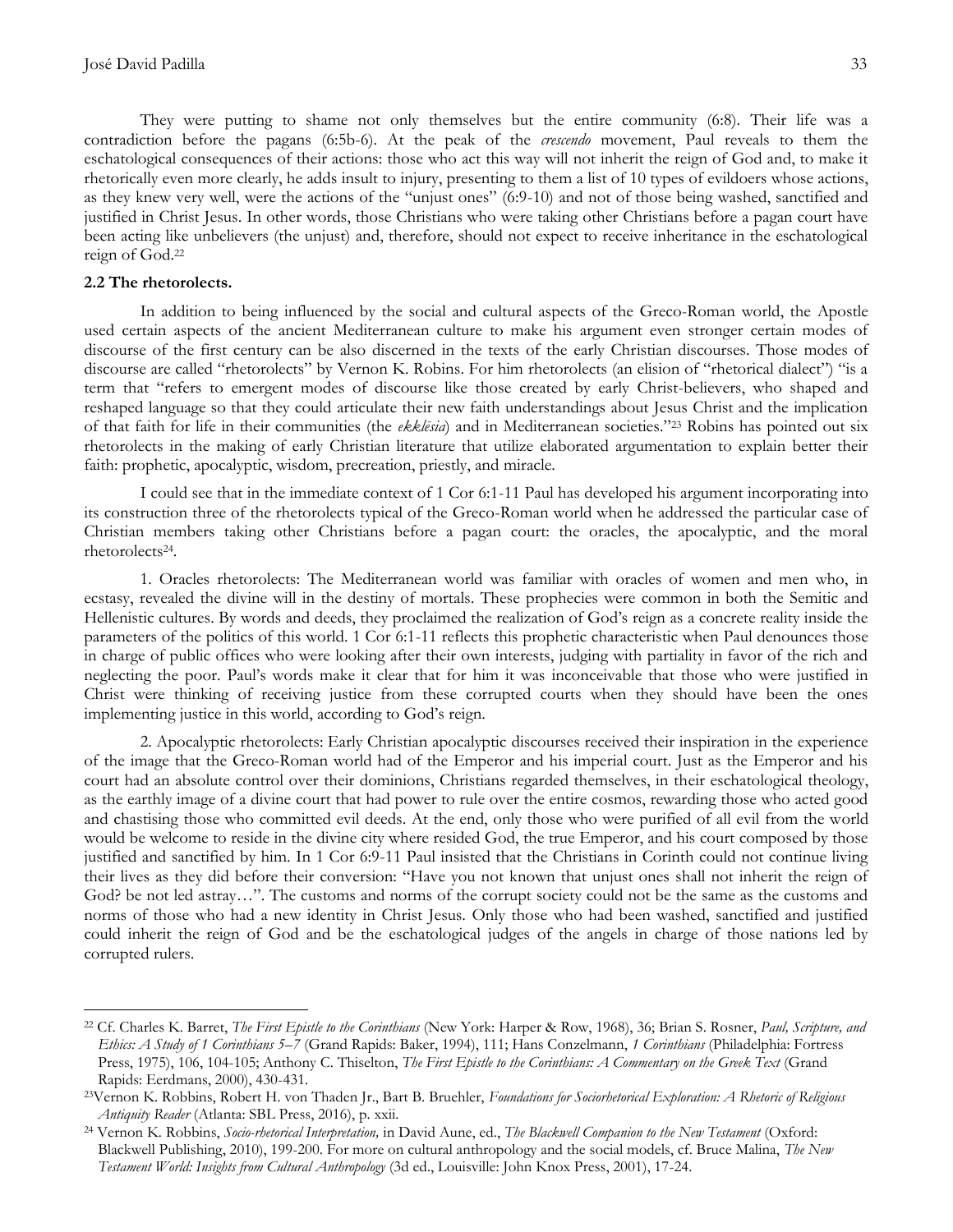3. Moral rhetorolects: The moral discourses of the Jewish and Hellenistic philosophical school of the first century taught that the divine will was manifested at the interior of the family life and its relations with other members of the society. In the family the order in the house was a miniature of the order of the Empire and its success politically and economically. Paul, as the Apostle of Jesus Christ, had brought a new way of life to the Corinthians, a way of life that reflected more truthfully the divine desire that all humans would live in a new creation not ruled by the corrupted conventions of the society with its political or economic interests, but where all despicable acts and abuse of authority and power would not be allowed. The words of Paul in his letters should had been heard and obeyed as if they were the words of their own *paterfamilias*, or, better said, the words of Paul had authority because they announced the will of God.

In this small discourse, Paul pointed the grave fault that some Christians of Corinthian committed: On the one hand, they were proclaiming equality among all community members thanks to their new identity in Christ Jesus through the sharing of the same bread and wine (the partaking of the Lord"s Supper) but, on the other hand, they had disputes among themselves in regard to material possessions, undermining those of lower economic status, and competing for honor and public recognition inside and outside the community<sup>25</sup>. Paul reminds them that the social and religious parameters of the Roman Empire should not be applied to their new reality (6:11). If they were already associated with the glorified Christ to judge this passing world (6:2-3), they ought to be more than capable of resolving their own issues among themselves. The believers have been made new; they all share a new identity in Christ Jesus. It was absurd to resort to demanding justice from a tribunal that belonged to an unjust world.

#### **3. Analysis of the catalogue of the "unjust ones."**

1 Cor 6:1-11 is a very interesting passage, to say the least, because it gives us a glimpse of the internal jurisdiction practiced by the first Christian communities. They saw the necessity to develop a formal juridical system that helped them to solve their problems without recourse to a legal system that was not in accordance with their new reality. It was a question of separating themselves from an impure world that soon was going to be judged by God. Its apocalyptic language is unquestionable. The end of times was not in the future, not even in a near future but it was a reality that had begun to be experienced here on earth. Those who in their baptism in Christ were going to judge even the angels are now putting into practice their juridical competency by resolving their own issues according to the values of the reign of God. This does not mean that Paul wanted Christians to live in isolation from the rest of the world. His eschatology does not deny the present life but is a strong critique against the corruption of the world within which Christians were called to live a virtuous life. All the evil of the present world was going to be neutralized at the end of time by the divine justice and goodness would take its rightful place. That is why 1 Cor 6:9-10 cannot be truly understood outside its immediate context.

As I interpret this particular catalogue, I can make the division of these personified vices or "unjust ones," as Paul calls them, into two groups: five in 6:9 and five in 6:10. The first group enlisted the stereotypes that the Judeo-Hellenistic communities, and some of the philosophical schools of the time, had of the behavior of the Greco-Roman pagan world. One of those stereotypes was that the immoral behavior of the Gentiles was their idolatry and polytheistic cults. Paul would use this catalogue of stereotypes to caricature those civil officials that pretended to distributed justice among the brethren in a Corinthian tribunal when they did not practice a virtuous life because they were rooted in idolatry practices:

1. Whoremongers (*pórnoi*): Strictly speaking, this noun referred to those who traded with sex, either paying or selling their body for sex. Notice that it is a masculine noun which makes it clear that the texts was referring to men engaged in prostitution either themselves or indulging themselves sexual intercourse or who practices sexual cultic practices with prostitutes. Although there was a remarked difference between the cultic and secular prostitution in the Greco-Roman world, the practice of sexual intercourse with prostitutes was reserved to men only, single or married (Plato, *Leg*., VIII:841).

Sometimes this term has been translated as "impure" (*akáthartoi*) as they have been associated to those sexual acts considered as impure for the purity system and code of worship of ancient Israel (Hos 3:3; Ez 23:19), and as a metaphor for idolatry (Ex 34:15-16; Hos 4:12). It was then, as Joseph Fitzmyer suggests<sup>26</sup>, that this word could have been used in the catechesis among the Hellenistic Jewish communities inviting pagans to conversion.

<sup>25</sup> Cf. Andrew D. Clarke, *Secular and Christian Leadership in Corinth: A Socio-Historical and Exegetical Study of 1 Corinthians 1–6* (Leiden: Brill, 1993), 71.

<sup>26</sup> Joseph A. Fitzmyer, *First Corinthians,* 233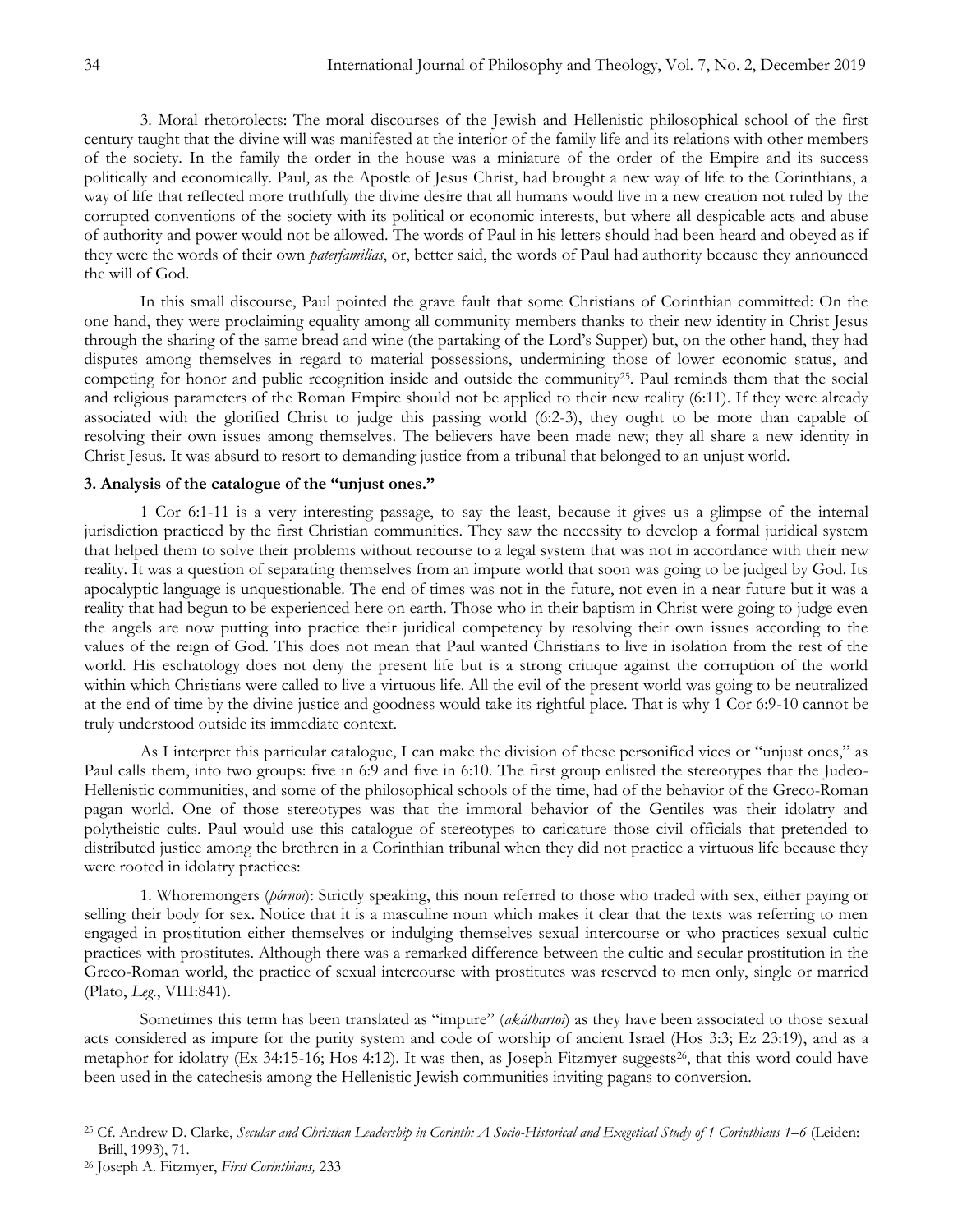2. Idolaters (*eidōlolátrai*): Israel strongly condemned the practice of idolatry due to the exclusive worship of YHWH as essential to the covenant (Ex 20:3-6). That idolatry comes right after fornicators follows the logical connection that Israel made between illicit sexual acts and idolatry and between idolatry and adultery (Hos 2:18-22; 4:11; 6:10; Jer 2:20-23; 3:6-10; Wis 14:12). Fitzmyer27, in reading Philo of Alexandria (*De migr. Abr.* 12:69), suggested that Hellenist Jewish literature affirmed that the invention of idols was the beginning of fornication.

3. Adulterers (*moichoí*): Adultery was seen in ancient Israel as an act that went against one of the commandments of God in the Covenant at Sinai (Ex 20:14; Deut 5:18). For them, adultery violated the right of property that a man had over his wife, either because she was seduced by or had sex with another man that was not her husband. The Mosaic Law prescribed the death penalty for the adulterer (Lv 20:10) and the first century the Roman law punished it severely as well (*Lex Iulia: de adulteriis coercendis*).

4. Effeminate (*malakoí*): This Greek adjective literally means "soft" or "tender." In ancient Mediterranean culture, this term was used negatively when a man behaved contrary to the nature of a male, that is, his rudeness, strength and courage. A softly or tenderly manner was the nature of women. In a patriarchal society a soft or tender man was shameful because he was acting "like a woman." In many cases, young adult men wanted to keep a life of idleness and indulgence that avoid any moral responsibility that their society expected from them, to the point that even some of them decided to remain as boy-prostitutes for man and women alike that will economically support their lifestyle. Consequently, the term *malakoí* could be used as a metaphor for those young men who were sexually penetrated by an adult man. Fitzmyer<sup>28</sup> clarified that these "effeminates" should not be confused with those that the ancient Greeks called *kínaidos* who used to totally abandon their role as male and dressed, thought, and behave like a woman, in order to be treated socially and sexually as a woman (cf. Plato, *Gorgias* 494). Those were called *cinaedus* or *catamitus* (catamites) by the Romans and were not socially acceptable. This term could also be confused with the Greek noun *pórnoi* (already included in this catalogue) that denoted the paid prostitutes whose vast majority of clients were male. The confusion may occur because, in ancient Greece, male prostitution was restricted to adolescents, contrary to female prostitution which covered all age groups of lower economic status. In a Greco-Roman society, culturally speaking, a free man could sexually penetrate anyone, male or female, if they were of a lower social status than him, including prostitutes and house slaves. In my opinion, the best translation of *malakoí* would be "effeminates" because it implies the misogynist concept of women's nature being not equal to men. However, in some contemporary translations, this term is being translated as boy prostitutes or homosexuals, leaving out some of the cultural and social implications for a man to be lazy, indulged in sexual activity and avoiding supporting himself or to have a family of his own.

5. Male-bedders (*arsenokoîtai*): This term is not found in any other Greek literature before its appearance in our pericope, and probably Paul did not coin it, either. It seems that it was taken from the Hellenistic Jews reading of a passage in Leviticus in the Septuagint version: "and the one who lays down with a man as laying with a woman (*ársenos koíte gynaikós*), [it is] an abomination" (20:13). Despite its origin, the term had a clear connotation of a sexual activity between a male who penetrates another male, either by pleasure or abuse. Some cultic practices involved a certain type of sexual activity where a man seeking prosperity or fertility for their crops, cattle or family offered his seed to a god. The idea was to imitate on earth the same life-giving sexual activity of the gods.

Sometimes this term has been translated as sodomites or homosexual offenders. The first one makes reference to the destruction of Sodom because of their sins (even if the text never says that the sin was solely homosexual activity), and the second one has a contemporary interpretation of sexual orientation, a term unknown to the Greco-Roman society, that continue seeing sexual activity as morally acceptable. I prefer to translate this Greek noun as "male-bedders" because it kept the sense of a sexual act perpetrated by a man with authority over other males in the social relationships of patron-client or master-slave, totally independent of what we consider today the sexual orientation of both parties.

Paul's ironic tone became stronger with the mention of the second group in 6:10, for they were intimately linked to the abuses committed in a civil court. In fact, for Paul, these ten behaviors were not proper to those who have been justified by Christ because they damaged the honor of those doing it, shaming the entire community, and insulting God who, in the end, called them to be part of his reign:

 $\overline{a}$ <sup>27</sup> *Ibid., 233*

<sup>28</sup> *Ibid*., 256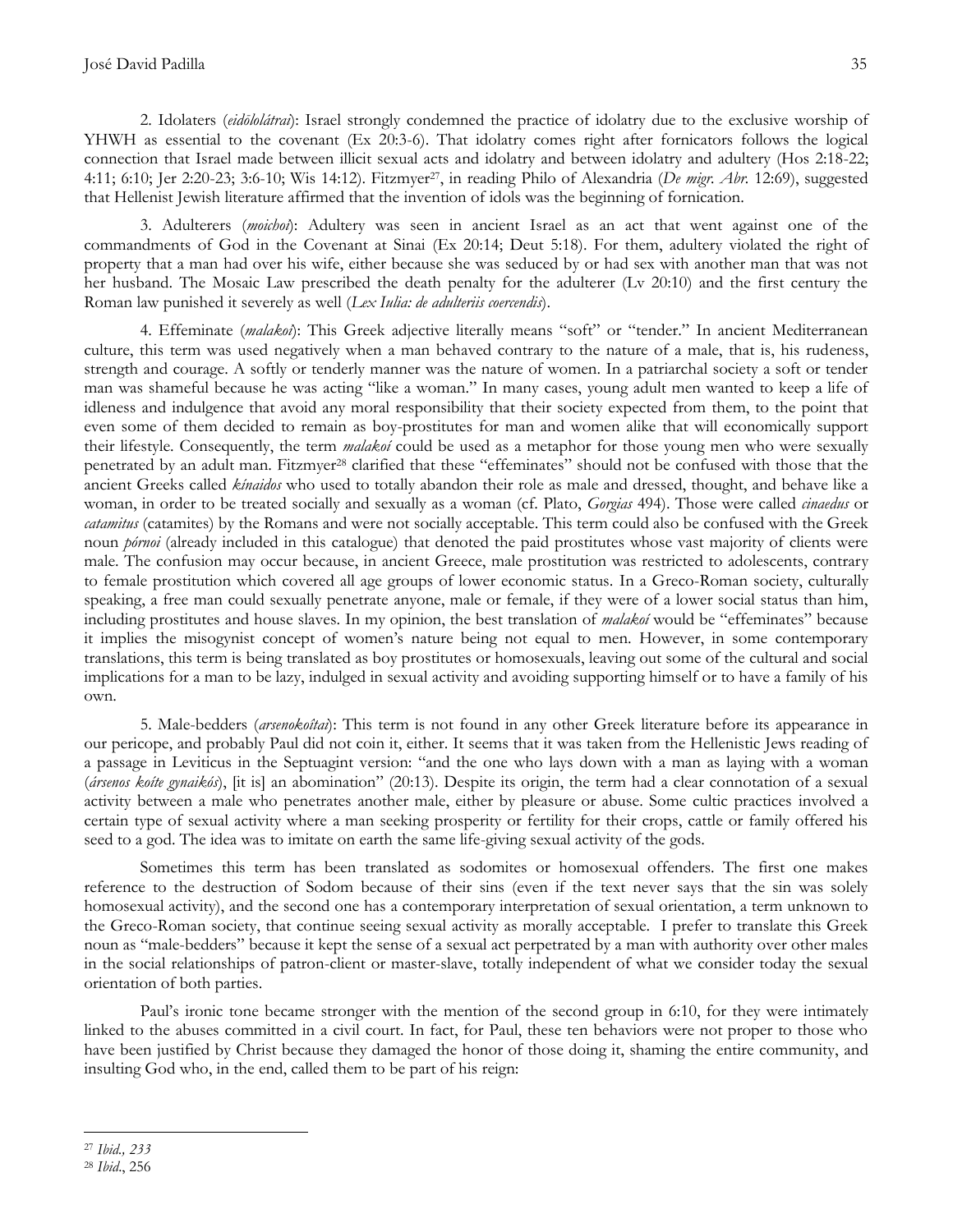1. Thieves (*kléptai*): This term refers to those who plunder others of any material possession destroying even the social coexistence (cf. Rm 2:21; 13:9). Romans saw in this action as an insult to the owner of the objects, that was civilly punishable. In the Old Testament, those who practiced robbery where excluded from the Israelite"s camp for this act was an affront against one of the commandments of the Decalogue (Ex 20:14; Lev 19:11; Deut 24:7). Moreover, this term was transferred to false teachers, who did not care to instruct men, but abused their confidence for their own gain (an embezzler as in Jn 10:10).

2. Covetous (*pleonéktai*): These were the ones who, in ancient times, wanted and hoarded for themselves more than what they really needed in life, always desiring of having more, especially what belongs to others (cf. Herodotus 7:158; Xenophon, *Mem.* 1,5,3). They would do anything to get what they want, even if they had to defraud or tramp on the rights of others. Among the Hellenist Jewish communities this type of behavior was harshly criticized (cf. Sir 14:9). Later, Christian literature will consider it a grave sin (cf. *Didache* 3:3).

3. Drunkards (*méthysoi*): The Old Testament were ambivalent towards the alcoholic beverages. On the one hand, they were considered a symbol of God's blessing that produced in God's people joy and diversion (cf. Deut 28:51; Ps 104:15); On the other, they could be a potential danger if they were taken imprudently because they not only perverted the right judgment of the leaders of the people (cf. Isa 28:7), but also transformed the religious leaders into oppressors (cf. Isa 56:10-12). The Jewish wisdom literature admonished against wine abuse, drunkenness, or "given to wine" (cf. Prov 4:17; 23:21,29-35).

4. Reviles (*loídori*): Being a culture of honor and shame, the Greco-Roman world considered the injuring of another"s reputation by denigrating or abusive insults a grave matter, especially if they were not accurately founded because the harmony of ancient Mediterranean social groups was based on mutual trust. Ancient Jewish moral strongly reproached the outrage and defamatory phrases that attacked the reputation of the neighbor because they went against the Covenant of Israel with YHWH (cf. Lev 19:16). To slander (cf. Ps 35:15; Prov 16:28; 25:24), to speak evil or curse a man with authority (cf. Ex 21:27; 22:28; Ps 62:4), or God (cf. Lev 24:14-15; Job 1:11) were morally wrong. Moreover, to give false testimony against a neighbor was considered a direct break of the Decalogue (cf. Ex 20:16; 23:1; Prov 12:17).

5. Extortioners (*hárpages*): This article defined those swindlers who were profiting at the expense of others by extorting them, as Aristophanes called them. This was an affront to the integrity and honor of a neighbor, and, for the Jews, God would give to the offender his due (cf. Isa 5:8-10; Am 8:4-7). On the contrary, those who acted in righteousness would be rewarded (cf. Isa 33:15). The wisdom literature taught that extortion and bribery hindered and corrupted the hearts of the leaders of the people (cf. Prov 28:16; Eccl 7:7).

In summary, the rhetorical use of this catalogue at the peak of Paul"s denunciation carries a strong force that may have shocked the hearers of this letter. For example, the mention of thieves and covetous referred to the civil officers who, for economic reasons, were easily corrupted and delivered unjust sentences. Drunkards and revilers slanderers were associated with each other, since they could win to their favor the sentence of a civil official that participated in the banquets of a patron with more economic influence. Paul mentioned extortioners at the end, as in a *crescendo* style, because they did not care about justice, but were looking for their own material benefit, even if they had to trample over another. In any case, not a single element of this personified catalogue of vices (called "unjust ones" by Paul) shall be used to identify any person in particular, much less to condemn them to eternal damnation, knowing that such catalogues were a mere tool to identify, in a stereotype manner, those who belong to a group or society that needs to be avoided in order to prosper.

## **Conclusion**

This socio-rhetorical interpretation can help readers of today to better understand that 1 Cor 6:9-10 is not a moral treatise in itself that condemns to Hell all those mentioned in its list, much less a theological discourse about sexual morality that radically condemns people because of their sexual orientation, as has been used and interpreted by some radical movements. 1 Cor 6:9-10 is rather the final rhetorical blow that Paul has thrown to a particular case that emerged in the midst of the Christian community in the city of Corinth, a fragile community that, as many of our communities today, had not yet come to live fully its vocation in Christ.<sup>29</sup> What Paul was saying is that the Christian members who are suing another Christian before a pagan court are acting not like believers (just ones) but as idolaters, pagans ("unjust ones").

 $\overline{a}$ <sup>29</sup> Cf. Hans Conzelmann, *1 Corinthians*, 100, 104-105.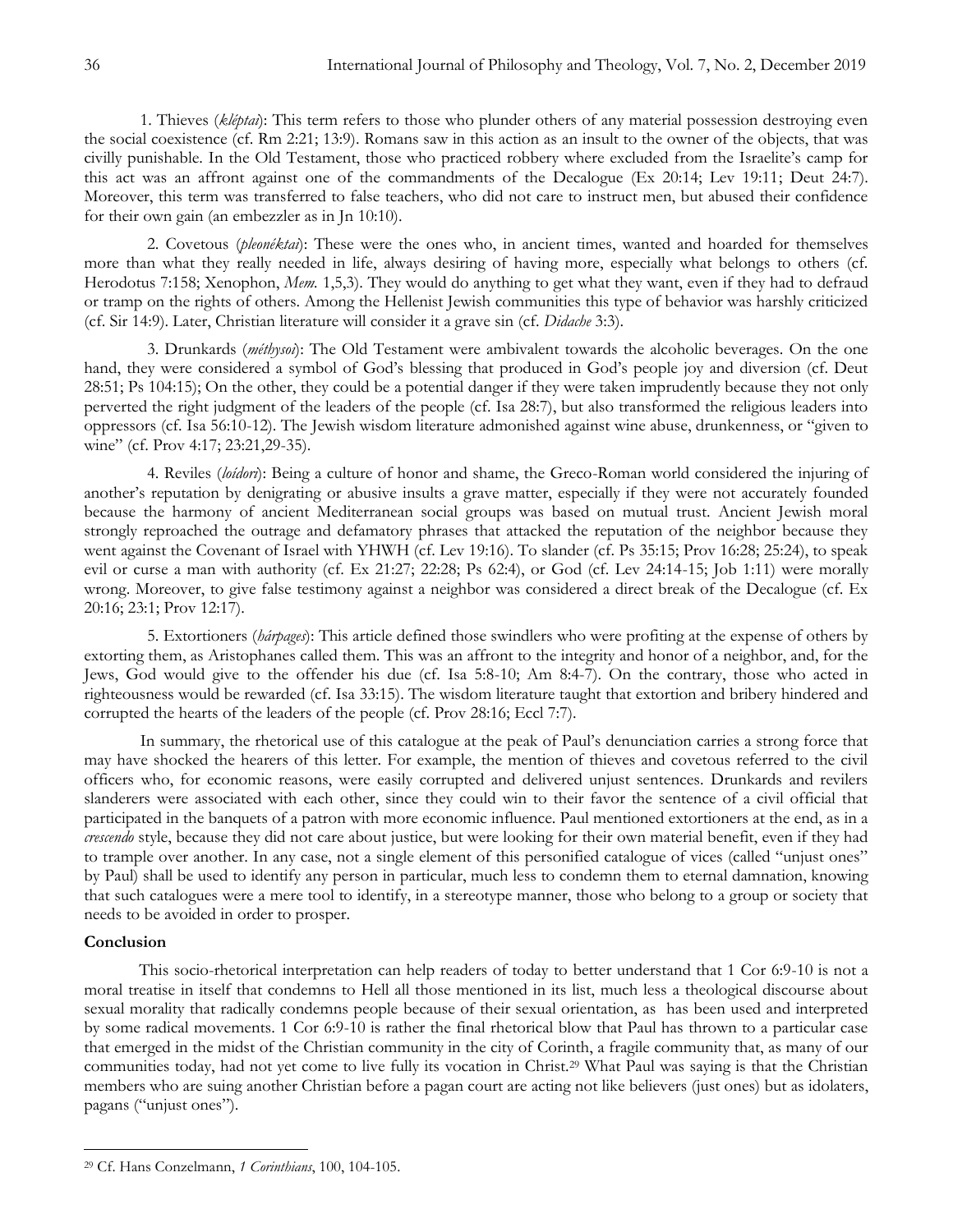They have inflicted injustice on their own brothers, even defrauded them (6:8); those are actions equally as bad as those committed by the "unjust ones".<sup>30</sup> Therefore, "be not let astray...neither...nor... will inherit the reign of God" (6:8-9). These verses are a good example of what kind of moral life was expected from those who had accepted a new life in Christ that distinguished them from those whose morals were as vain as the gods they worshiped.<sup>31</sup>

Those who too eagerly use Paul"s words in 1 Cor 6:9-10 to condemn fellow Christians today easily forget the true message sent by the Apostle of the nations: the uncharitable behavior and treatment of one Christian against another is an unjust act that will carry in itself an eschatological consequence: their own exclusion from the reign of God<sup>32</sup> .

## **Bibliography**

 $\overline{a}$ 

- Black, Clifton, *Rhetorical Criticism*, in Joel Green, ed., *Hearing the New Testament: Strategies for Interpretation,* Grand Rapids: Eerdmans, 1995.
- Barret, Charles K., *The First Epistle to the Corinthians,* New York: Harper & Row, 1968.
- Charles, Daryl, *Virtue Amidst Vice: The Catalog of Virtues in 2 Peter*, in *JSNTSupp* 150, Sheffield: Sheffield Academic Press, 1997.
- Charles, J. Daryl, *Vice and Virtue Lists*, in Stanley E. Porter and Craig A. Evans, eds., *Dictionary of New Testament Background. A Compendium of Contemporary Biblical Scholarship,* Downers Grove: InterVarsity Press, 2000.
- Clarke, Andrew D., *Secular and Christian Leadership in Corinth: A Socio-Historical and Exegetical Study of 1 Corinthians 1–6,*  Leiden: Brill, 1993.
- Collins, Raymond F., *First Corinthians,* Sacra Pagina 7, Collegeville: The Liturgical Press, 1999.
- Conzelmann, Hans, *1 Corinthians*, Philadelphia: Fortress Press, 1975.
- Crossan, John D., and Reed, Jonathan L., *En busca de Pablo: El Impero de Roma y el Reino de Dios frente a frente en una nueva visión de las palabras y el mundo del apóstol de Jesús,* Estella: Verbo Divino, 2006.
- Elliot, John H., *Patronage and Clientage*, in Richard L. Rohrbaugh, ed., *The Social Sciences and New Testament Interpretation,*  Peabody: Hendrickson, 1996.
- Eriksson, Anders, *Traditions as Rhetorical Proofs: Pauline Argumentation in 1 Corinthians*, Stockholm: Almqvist & Wisell, 1998.
- Fagothey, Austin, *Ética, teoría y aplicación,* 5th ed., México D.F.: McGraw-Hill, 1995.
- Fitzmyer, Joseph A., *First Corinthians, A New Translation with Introduction and Commentary,* New Haven: Yale University, 2008.
- Hansen, Walter G., *Rhetorical Criticism*, in Gerald Hawthorne, Ralph Martin and Daniel Reid, eds., *Dictionary of Paul and His Letters,* Downers Grove: InterVarsity Press, 1993.,
- Lambrecht, Jan, *1 Corintios* in William R. Farmer et al. eds., *Comentario Bíblico Internacional,* Estella: Verbo Divino, 2003.

Malina, Bruce, *The Social World of Jesus and the Gospels,* London: Routledge, 1996.

- \_\_\_\_\_, *The New Testament World: Insights from Cultural Anthropology,* 3d ed., Louisville: John Knox Press, 2001.
- Meeks, Wayne A., *The First Urban Christians: The Social World of the Apostle Paul,* 2nd ed., New Haven: Yale University Press, 2000.
- O"Connor, Jerome Murphy, *The First Letter to the Corinthians,* in Raymond E. Brown et al. eds., *New Jerome Biblical Commentary,* Englewood Cliffs: Prentice-Hall, 1990.
- Oster, Richard E., *1 Corinthians. The College Press NIV Commentary,* Joplin: College Press, 1995.

Pilch, John, "Honor and Shame" in in *Biblical Studies* (2012).

<https://www.oxfordbibliographies.com/view/document/obo-9780195393361/obo-9780195393361- 0077.xml>.

Reed, Jeffrey T., *The Epistle*, in Stanley E. Porter, ed., *Handbook of Classical Rhetoric in the Hellenistic Period 330 B.C.– A.D. 400*, Leiden: Brill, 1997.

<sup>30</sup> As Richard Oster notes, "the two passive ideas of "be wronged" and "be cheated" in 6:7 are now turned into active accusations in 6:8." Richard E. Oster, *1 Corinthians. The College Press NIV Commentary* (Joplin: College Press, 1995), 135.

<sup>31</sup> This is one of the conclusions reached by J. Daryl Charles, *Virtue Amidst Vice: The Catalog of Virtues in 2 Peter*, in *JSNTSupp* 150 (Sheffield: Sheffield Academic Press, 1997), 112-127.

<sup>32</sup> Simon J. Kistemaker has point out the connection between disinheritance and taking a brother to court. Kistemaker, *1 Corinthians*, 188.